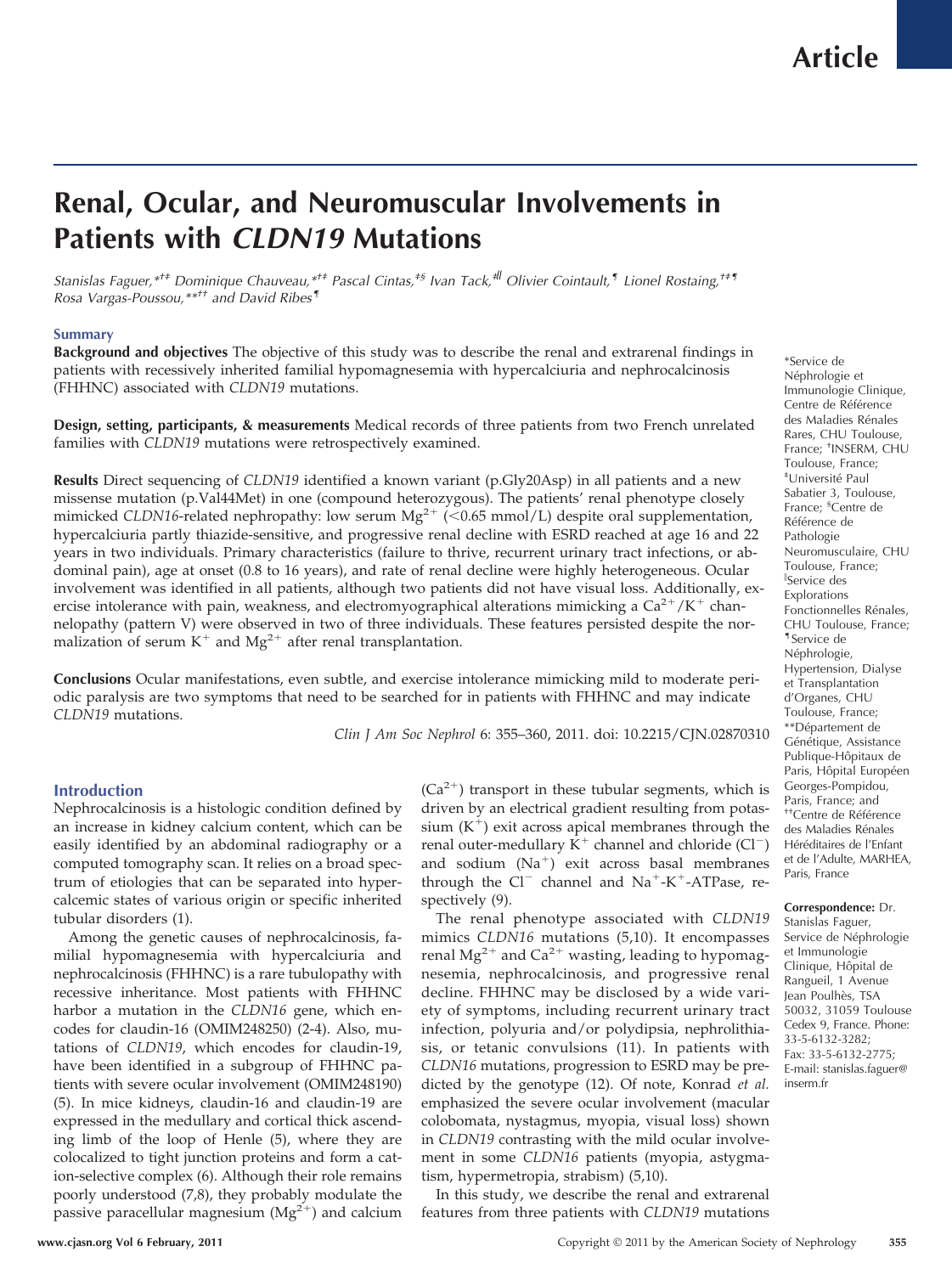and suggest that intolerance to muscular exercise mimicking periodic paralysis may be part of the clinical spectrum associated with *CLDN19* mutations.

## **Patients**

We report three female patients, from two nonconsanguineous families, with FHHNC and *CLDN19* mutations followed in two nephrology units in a university hospital in Toulouse in southwest France. Clinical characteristics and genotypes are presented in Table 1.

First symptoms (failure to thrive, urolithiasis with urinary tract infection, and abdominal pain) occurred from 0.9 to 16 years of age. Renal symptoms included recurrent urolithiasis, urinary tract infection, and/or polyuria-polydipsia. Concomitant bilateral nephrocalcinosis with renal atrophy and renal loss of  $Mg^{2+}$ and  $Ca^{2+}$  were found in all patients.

Hypomagnesemia persisted despite oral supplementation and was accompanied by hypokalemia in two individuals. Despite progressive renal failure, calciuria remained high. Although thiazidediuretic intake lowered calciuria by 50% in one patient, serum  $Mg^{2+}$  remained unchanged. Hypocitraturia was identified in all patients and hyperchloremic acidosis in one. Serum phosphorus was within the normal range in all patients. In two sisters with early diagnosis of nephrocalcinosis, measurements of urinary oxalate level and activity and immunoblotting of alanine-glyoxylate aminoacid transferase from a liver biopsy excluded the hypothesis of primary oxalosis.

Slope of renal decline was heterogeneous among patients. Although one patient had stable estimated GFR (eGFR) between the age 16 and 17 years (51 ml/min per 1.73 m<sup>2</sup>), two patients reached ESRD at the age of 16 and 22 years after a progressive decrease in eGFR. Renal transplantation was performed in these latter patients. On a calcineurin inhibitor-based immunosuppressive regimen,  $Mg^{2+}$  and  $Ca^{2+}$  renal excretion were normal. Early and severe tertiary hyperparathyroidy occurred in both patients and required surgery. Mild nephrocalcinosis was observed upon 1-year renal biopsy in one patient but was absent in the other 6 years after renal transplantation.

In all patients, various ocular abnormalities of mild to moderate severity were identified, including pigmentary maculopathy, strabismus, iris colobomata, myopia, and nystagmus. However, none had severe visual impairment and asymptomatic pigmentary maculopathy was the only finding in one individual.

Last, two patients presented neuromuscular disorders (muscular-exercise intolerance characterized by limb stiffness and pain occurring a few minutes after beginning exercise in one and progressive weakness and abundant cramps in the other) having begun at age 14 and 21. A needle electromyography showed neither nerve conduction defect nor myotonic or paramyotonic abnormalities. Muscle-channel dysfunction was thus explored by recording surface compound motor action potential (CMAP) changes after

exercise tests (repeating short exercises at room temperature and, after cooling, an extended period of exercise, as described by Fournier *et al.* [13]). CMAP amplitude correlates with the number of functional muscle fibers. Its decrease is an index of muscle weakness experienced after exercise. In our patients short exercise did not induce significant CMAP changes, whereas longer-duration exercise was followed by a transient 20% to 40% decrease in the amplitude of CMAP starting at 10 minutes after the end of the exercise (Figure 1). In one patient, CMAP decrease occurred while serum  $Mg^{2+}$  and K<sup>+</sup> were in the normal range (posttransplant period). Autoimmune disease, viral infection, and drug or heavy metal toxicity were ruled out.

Parents of patients F1.3 and F1.4 could not be tested but were free of urolithiasis and/or urinary infections. In the parents of F2.3, biologic tests showed normal serum  $Mg^{2+}$  levels (0.78 and 0.85 mmol/L, respectively) but identified hypercalciuria (urinary  $Ca^{2+}$ /creatinine ratio of 2.8 and 0.6 mg/mg, respectively  $[n < 0.4]$ ) and mild chronic kidney disease (eGFR estimated by the simplified Modifications of Diet in Renal Disease formula of 57.8 and 56.1 ml/min per 1.73 m<sup>2</sup>). No other renal, ocular, or neurologic manifestations were found. All parents declined genetic analysis.

Typical renal features of FHHNC and recessive inheritance of the disease prompted us to test *CLDN16* and *CLDN19* in both families. Direct sequencing of *CLDN19* identified two different heterozygous missense mutations within exon 1 (c.59G>A, p.Gly20Asp and  $c.130G>A$ , p.Val $44$ Met) in patient F1.3 and a homozygous missense mutations within exon  $1$  (c.59G $>$ A, p.Gly20Asp) in patient F2.3. Mutation of *CLDN16* was ruled out and genetic counseling was provided. Genotyping of *CLDN16* and *CLDN19* could not be performed in patient F1.4 but was deduced from her highly suggestive phenotype and the genotyping of her sister (patient F1.3).

## **Discussion**

Herein, we reported on three patients harboring *CLDN19* mutations. Mutations in *CLDN16* and *CLDN19*, the genes encoding for two structural proteins of the tight junction (claudin-16 and claudin-19, respectively), have been previously identified in patients with FHHNC (2,3,5). In epithelial cells, claudin-16 (a  $Na^+$ channel) and claudin-19 (a Cl<sup>-</sup>-blocker) interact to form heteromultimers and generate a cation-selective tight junction that regulates paracellular  $Mg^{2+}$  and  $Ca^{2+}$  permeability (6). In mice kidneys, *Cldn16* and *Cldn19* are mainly expressed in the ascending loop of Henle (and to a lesser extent in the distal convoluted tubule) (5,14).

In our patients, direct sequencing of *CLDN19* identified a sequence variation previously identified in patients with FHHNC and severe ocular involvement (p.Gly20Asp) and known to be responsible for a mislocalization of the claudin-19 mutant in epithelial cells (5). Whereas one patient harbored a homozygous p.Gly20Asp variant, the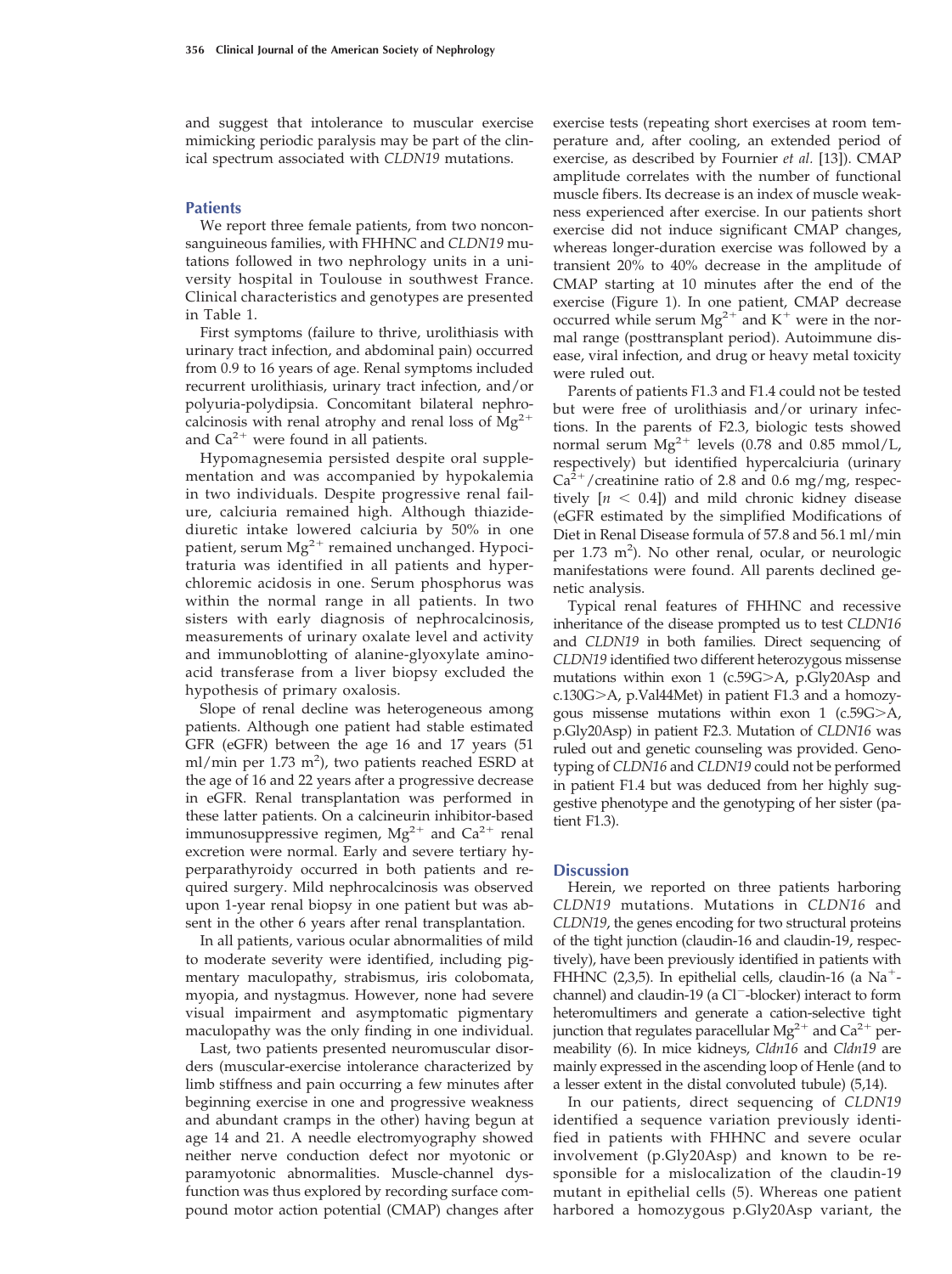| Table 1. Phenotypic characteristics of three individuals with CLDN19 mutation                                                                                                                                                                                                                                                                                                                                                                                                                                                                                                                                                                                                                                                                                                                                                                                                                                                                                                                                                 |                                                                                                                                                                                                                                                |                                                                                                                                                                                                                                                         |                                                                                                                                                                                                                                                                                                                                                          |                                                                                                                                                                                                                                            |
|-------------------------------------------------------------------------------------------------------------------------------------------------------------------------------------------------------------------------------------------------------------------------------------------------------------------------------------------------------------------------------------------------------------------------------------------------------------------------------------------------------------------------------------------------------------------------------------------------------------------------------------------------------------------------------------------------------------------------------------------------------------------------------------------------------------------------------------------------------------------------------------------------------------------------------------------------------------------------------------------------------------------------------|------------------------------------------------------------------------------------------------------------------------------------------------------------------------------------------------------------------------------------------------|---------------------------------------------------------------------------------------------------------------------------------------------------------------------------------------------------------------------------------------------------------|----------------------------------------------------------------------------------------------------------------------------------------------------------------------------------------------------------------------------------------------------------------------------------------------------------------------------------------------------------|--------------------------------------------------------------------------------------------------------------------------------------------------------------------------------------------------------------------------------------------|
| Characteristic                                                                                                                                                                                                                                                                                                                                                                                                                                                                                                                                                                                                                                                                                                                                                                                                                                                                                                                                                                                                                |                                                                                                                                                                                                                                                | Patient                                                                                                                                                                                                                                                 |                                                                                                                                                                                                                                                                                                                                                          | Normal Values                                                                                                                                                                                                                              |
|                                                                                                                                                                                                                                                                                                                                                                                                                                                                                                                                                                                                                                                                                                                                                                                                                                                                                                                                                                                                                               | F1.3                                                                                                                                                                                                                                           | F1.4                                                                                                                                                                                                                                                    | F2.3                                                                                                                                                                                                                                                                                                                                                     |                                                                                                                                                                                                                                            |
| UTI, urinary-tract infection; NL, nephrolithiasis; NC, nephrocalcinosis; SCr, serum creatinine; PM, pigmentary maculopathy; Strab, strabismus; Ir, Iris; sMDRD, standard Modifications<br>inulin clearance, ml/min per 1.73 m <sup>2</sup><br>eGFR (sMDRD), ml/min per 1.73 m <sup>2</sup><br>Age at renal symptoms onset, years<br>$1,25(OH)_2$ vitamin $D_3$ , $pg/ml$<br>alkaline phosphatase, IU/L<br>25(OH)vitamin $D_3$ , ng/ml<br>$\mathrm{Ca^{2+}/Cr}$ ratio, mg/mg<br>proteinuria, mg/24 h<br>hematuria, $(0 \text{ to } 3+)$<br>oxalate, µmol/24 h<br>Organ involvement<br>$HCO_3^-$ , mmol/L<br>Ca <sup>2+</sup> , mmol/L<br>Age at tests, years<br>citrate, mg/24 h<br>$PO_4^{3-}$ , mmol/L<br>eGFR (sMDRD)<br>$Mg^{2+}$ , mmol/L<br>pH (nocturnal)<br>$\text{IPTH,}\ \text{pg/ml}$<br>SCr, µmol/L<br>$K^+$ , mmol/L<br>$\mathrm{TmPO_{4}^{3-}},$ %<br>Renal outcome<br>FeMg <sup>2+</sup> , % <sup>a</sup><br>drug intake<br>Urinary tests<br><b>Blood</b> tests<br>Mutation<br>kidney<br>nerve<br>Gender<br>eye | Muscular-exercise intolerance<br>p.Gly20Asp/p.Val44Met<br>PM, Strab, nystagmus<br>pyridoxine<br>$2.1$<br>$1.32$<br>$\frac{3.5}{23}$<br>0.9<br>age $22$<br>29<br>180<br>207<br>186<br>16<br>101<br>UTI, NL, NC<br>Calcium<br>ESRD (at<br>Female | p.Gly20Asp/p.Val44Met $_{0.9}$<br>Calcium pyridoxine<br>ESRD (at age 16)<br>$\begin{array}{c} 1.84 \\ 1.74 \end{array}$<br>$3.3$ $17$<br>1.2<br>UTI, NL, NC<br>30<br>150<br>13<br>200<br>656<br>285<br>163<br>$\circ$<br>Female<br>Md<br>$\overline{N}$ | Muscular exercise intolerance<br>Strab, Myopia, Ir colobomata<br>p.Gly20Asp/p.Gly20Asp<br>51 (at age 17)<br>6.36<br>0.59<br>$2.35$<br>0.82<br>3.7<br>232.8<br>48.8<br>$53.7\,$<br>13.3<br>9.9<br>0.9<br>83.5<br>362.4<br>28<br>510<br>$\mathcal{C}$<br>155<br>$\circ$<br>$\frac{1}{6}$<br>123<br>208<br>Female<br>$\gtrsim$<br>$\mathsf{S}^{\mathsf{O}}$ | 0.73 to 1.06<br>400 to 900<br>200 to 450<br>100 to 280<br>2.2 to 2.6<br>$0.8\ {\rm to}\ 1.5$<br>$9$ to $45$<br>$15\,\mathrm{to}\,85$<br>${<}2\%$<br>$21$ to $30$<br>$18 \text{ to } 60$<br>$<\!0.4$<br>$3.5$ to $5$<br>>85<br>$<$ 300 $\,$ |
| of Diet in Renal Disease equation; TmPO4 <sup>3-</sup> , maximum rate of renal tubular reabsorption of phosphate.<br>"FeMg2+ was calculated as follows: urinary/plasma [Mg2+]/urinary/plasma [creatinine].                                                                                                                                                                                                                                                                                                                                                                                                                                                                                                                                                                                                                                                                                                                                                                                                                    |                                                                                                                                                                                                                                                |                                                                                                                                                                                                                                                         |                                                                                                                                                                                                                                                                                                                                                          |                                                                                                                                                                                                                                            |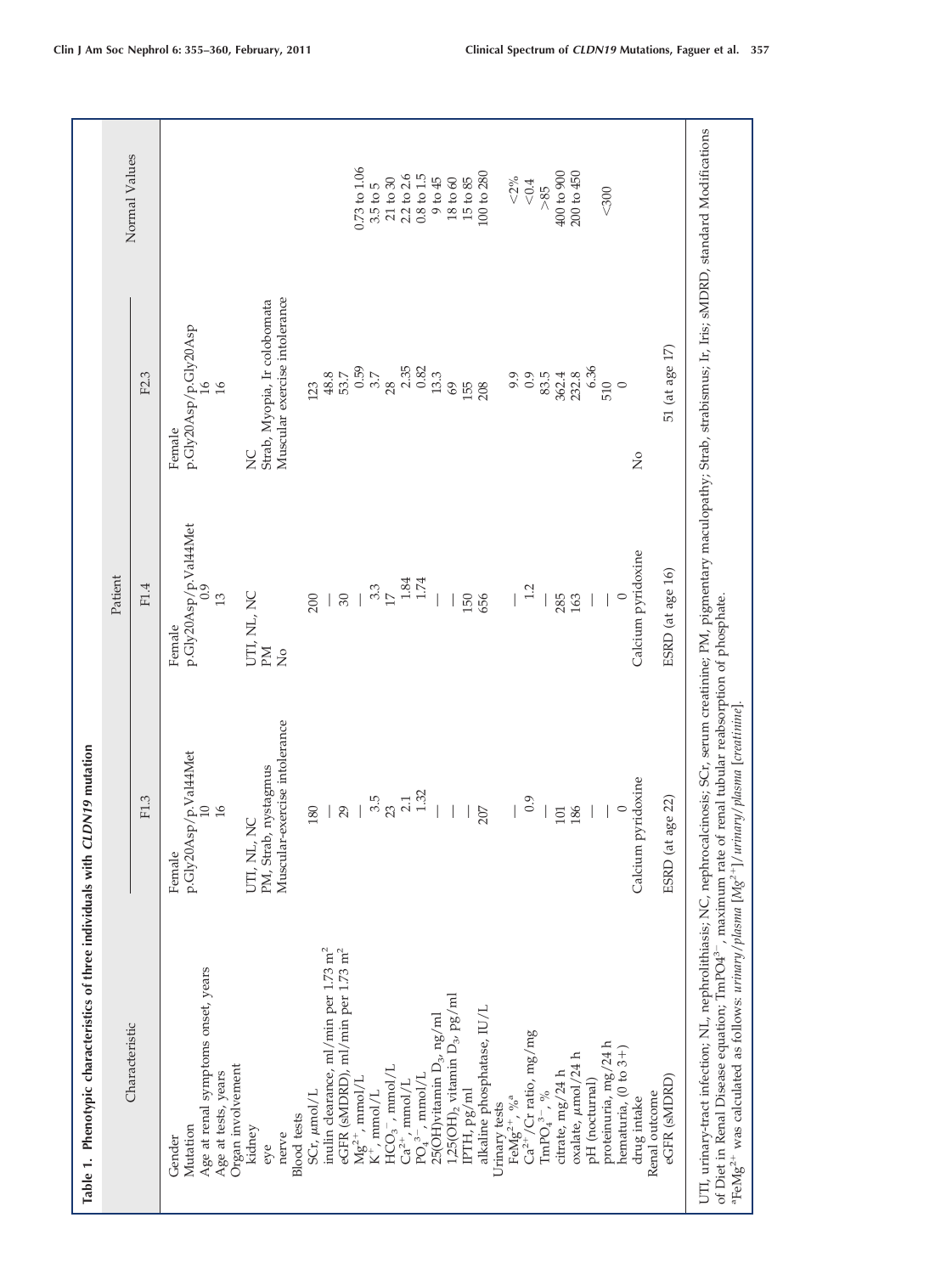

**Figure 1.** | **Electrophysiological characteristics after prolonged exercise in two patients with** *CLDN19* **mutations.** The amplitude of CMAP was significantly decreased after exercise that lasted 5 minutes (according to Fournier *et al*. [13]). The amplitude of CMAP, recorded from the abductor digiti minimi muscle from 0 to 40 minutes after exercise, is expressed as a percentage of the pre-exercise value. In Patient F1.3, tests were performed while serum  $Mg^{2+}$  and K<sup>+</sup> levels were normalized.

two other sisters were compound heterozygous for missense mutations in *CLDN19* (Gly20Asp and p.Val44Met). Val44 is a neutral amino acid that has been highly conserved throughout evolution until Fugu fish (see genomic alignment of *CLDN19* in seven mammals in Figure 2B from the Ensembl database) and is located within the claudin-specific amino-acid motif W-GLW-C-C (see Figure 2A). Also, the p.Val44Met mutation was not found in 150 control chromosomes from the same geographic origin. In patient F1.3, a concomitant mutation of *CLDN16* was ruled out, thus reinforcing the probability of the pathogenic status of the p.Val44Met variant.

In this series, blood and urinary tests confirmed the usual features of FHHNC (15) in *CLDN19* patients: (*1*) persistent hypomagnesemia unresponsive to  $Mg<sup>2</sup>$ administration, (*2*) thiazide-sensitive hypercalciuria with normal serum  $Ca^{2+}$  levels and a slightly increased parathormone level, (*3*) low urinary citrate excretion, and (*4*) progressive renal failure leading to ESRD. However, one can note some peculiar renal findings. First, although FHHNC is mostly diagnosed during the first years of life (age of diagnosis within the first decade for all patients, within the first year of life for 8 of 12 patients) (5), it can be asymptomatic until the end of the second decade as exemplified by patient F2.3. In patients with *CLDN16*-related FHHNC, a genotype-phenotype correlation has been established and age at onset and severity may be predicted from the *CLDN16* genotype (12). Because of the recent recognition of *CLDN19* mutations in humans and their low frequency, this analysis has not yet been performed in patients with *CLDN19* mutations. Second, in patient F2.3, calciuria returned to normal values after 1 year of thiazide-diuretic intake, which is an unusual finding (15). Serum  $Mg^{2+}$  level was not modified. Whether thiazide diuretics may counteract renal loss of  $Ca^{2+}$  in *CLDN19* patients remains to be clarified. Last, hypokalemia occurred in two patients despite a worsening in GFR (in the absence of diuretic intake, vomiting, or diarrhea). Refractory hypokalemia and  $K^+$  depletion are frequently associated with  $Mg^{2+}$  deficiency irrespective of its mechanism and may persist until  $Mg^{2+}$  deficiency is restored (16). It is thus tempting to speculate that the renal loss of  $K^+$  in adulthood might be related to chronic  $Mg^{2+}$  deficiency. Alternatively, future studies should test whether expression of genes involved in the molecular mechanisms of renal  $K^+$  handling are modified by *CLDN19* mutations.

Time from diagnosis of nephrocalcinosis and ESRD was 12 and 16 years. After renal transplantation,  $Ca^{2+}$ and  $Mg^{2+}$  handling was normalized. Renal Ca<sup>2+</sup> deposits identified 1 year after renal transplantation in patient F1.3 were probably related to the severe hyperparathyroidism. Moreover, long-term renal biopsy failed to identify nephrocalcinosis confirming the absence of posttransplantation recurrence of FHHNC. It also underlines the need for genetic screening before kidney transplantation in patients with nephrocalcinosis to rule out other causes of congenital nephrocalcinosis such as primary hyperoxaluria. In conclusion, the renal phenotype of *CLDN19* mutations closely mimics the kidney involvement observed in *CLDN16* patients: Nephrocalcinosis with renal atrophy, renal  $Mg^{2+}$  and  $Ca^{2+}$ wasting, and progressive renal decline, which is sometimes accompanied by incomplete distal tubular acidosis and hypokalemia (10).

In our study, the genotype of parents was unknown, but we could show that individuals F2.1 and F2.2, who were likely to be heterozygous for the *CLDN19* variant, had hypercalciuria and moderate chronic kidney disease (stage 3) but no hypomagnesemia. Extrarenal features were absent. These data



**Figure 2.** | **(A) Localization of** *CLDN19* **mutations on the predicted model of claudin-19.** The Val44 residue is localized within the claudin-specific W-GLW-C-C motif. (B) Genomic alignment around the Val44 (V) residue of *CLDN19* of seven mammalian species (from the Ensembl database).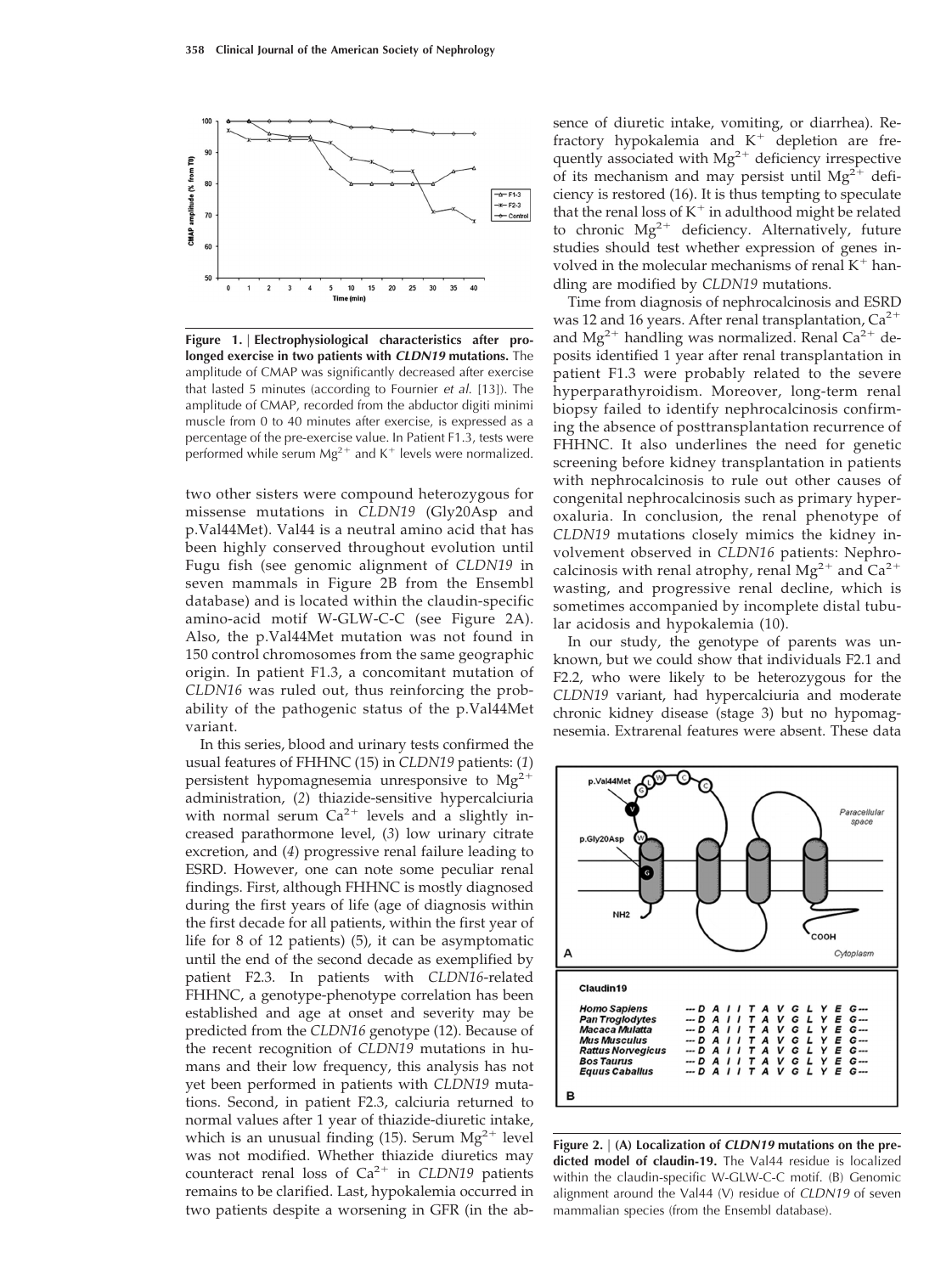are consistent with previous reports, and heterozygous mutations of *CLDN19* and *CLDN16* are now recognized as risk factors for hypercalciuria and kidney stones (5,10,15). Although a common polymorphism in the *CLDN14* gene has been associated with the occurrence of kidney stones and increased urinary Ca<sup>2+</sup> levels (17), the role of *CLDN16* and *CLDN19* polymorphisms in hypercalciuria and/or kidney stones in the general population is unknown and remain to be assessed.

In contrast to *CLDN16* patients, all *CLDN19* patients previously reported had severe ocular involvement associated with near blindness: macular colobomata, myopia, and horizontal nystagmus were identified in 50%, 83%, and 91% of tested patients (5). In the eye of zebrafish, *CLDN19* is specifically expressed in the retina, mainly in the retinal pigment epithelium (5). Its function in this epithelium remains unknown, but effective tight junction formation is required during normal retinal development (18). In our study, all patients had ocular involvement; however, its severity was far less significant. Only one patient had mild visual loss (F1.4) and retinalpigment maculopathy was found incidentally in one. Thus, accurate ophthalmological examination is required in all patients with FHHNC, even in the absence of visual loss. Moreover, genetic testing of *CLDN19* should be considered in FHHNC patients with ocular involvement, even if symptoms are subtle.

Herein, we described, for the first time, the electrophysiological characteristics of neuromuscular involvement in *CLDN19* patients. Two of the three patients described had similar muscular-exercise intolerance with limb stiffness and cramps. Electrophysiological exploration revealed a similar response after tests: Short exercise at room temperature or after cooling induced no significant changes of CMAP amplitude, whereas CMAP amplitude was significantly decreased 10 to 15 min after sustained exercise. Exercise acts as provocative tests and provides information on the ability of active fibers to depolarize and repolarize. Abnormal CMAP amplitude is observed in approximately 70% to 80% of patients with periodic paralysis (19,20). The electrophysiological pattern observed in our patients (pattern V; CMAP declines after long exercise without preliminary increment) is more frequently associated with mutations in  $Ca^{2+}$  or K<sup>+</sup> channel *CACNA1A*, *KCNJ2*, and *SCN4A* genes (13,21,22). Whether isolated neuromuscular defects may be induced by some *CLDN19* mutations thus accounting for channelopathies of unknown origin remains to be tested. Of note, these abnormalities were identified in patient F1.3 while serum  $Mg^{2+}$  and K<sup>+</sup> levels were normalized (posttransplant period), suggesting that mutations of *CLDN19* are directly responsible for the neuromuscular disorders. Last, noninvasive the electromyography techniques that we used failed to detect a decrease in muscle conduction velocities, a frequent finding in  $Ca^{2+}$  channel mutations (23,24). Invalidation of *Cldn19* in mice leads to ambulatory disturbances,

which is, in part, secondary to the disappearance of tight junctions from myelinated Schwann cells in the peripheral nerves where *Cldn19* is expressed (25). The presence of a skeletal muscle channelopathy has not been explored in these mice, and muscular expression of *Cldn19* remains unknown. In our patients, no change in nerve conductance was observed. Because accurate assessment of neuromuscular status in *CLDN16* patients has not been performed and subtle abnormalities could have been missed, whether this finding is specific of *CLDN19* patients needs to be confirmed.

In summary, mutations of *CLDN19* lead to recessively inherited hypomagnesemia, hypercalciuria with nephrocalcinosis, and progressive renal decline. Extrarenal features include ocular manifestations, with or without visual impairment, and muscularexercise intolerance partly mimicking periodic paralysis (*i.e.*, chanellopathies). Age at onset and severity are heterogeneous among families. Further studies are required to assess a potential genotype-phenotype correlation, as has been previously recognized in patients with *CLDN16* mutations.

### **Disclosures**

None.

#### **References**

- 1. Wrong O: Nephrocalcinosis. In: *Oxford Textbook of Clinical Nephrology,* edited by Davison AM, Cameron JS, Grunfeld J, Oxford, United Kingdom, Oxford University Press, 2005, pp 1375–1396
- 2. Simon DB, Lu Y, Choate KA, Velazquez H, Al-Sabban E, Praga M, Casari G, Bettinelli A, Colussi G, Rodriguez-Soriano J, McCredie D, Milford D, Sanjad S, Lifton RP: Paracellin-1, a renal tight junction protein required for paracellular Mg<sup>2+</sup> resorption. *Science* 285: 103-106, 1999
- 3. Weber S, Hoffmann K, Jeck N, Saar K, Boeswald M, Kuwertz-Broeking E, Meij II, Knoers NV, Cochat P, Sulakova T, Bonzel KE, Soergel M, Manz F, Schaerer K, Seyberth HW, Reis A, Konrad M: Familial hypomagnesaemia with hypercalciuria and nephrocalcinosis maps to chromosome 3q27 and is associated with mutations in the PCLN-1 gene. *Eur J Hum Genet* 8: 414 – 422, 2000
- 4. Weber S, Schlingmann KP, Peters M, Nejsum LN, Nielsen S, Engel H, Grzeschik KH, Seyberth HW, Grone HJ, Nusing R, Konrad M: Primary gene structure and expression studies of rodent paracellin-1. *J Am Soc Nephrol* 12: 2664 –2672, 2001
- 5. Konrad M, Schaller A, Seelow D, Pandey AV, Waldegger S, Lesslauer A, Vitzthum H, Suzuki Y, Luk JM, Becker C, Schlingmann KP, Schmid M, Rodriguez-Soriano J, Ariceta G, Cano F, Enriquez R, Juppner H, Bakkaloglu SA, Hediger MA, Gallati S, Neuhauss SC, Nurnberg P, Weber S: Mutations in the tightjunction gene claudin 19 (CLDN19) are associated with renal magnesium wasting, renal failure, and severe ocular involvement. *Am J Hum Genet* 79: 949 –957, 2006
- 6. Hou J, Renigunta A, Konrad M, Gomes AS, Schneeberger EE, Paul DL, Waldegger S, Goodenough DA: Claudin-16 and claudin-19 interact and form a cationselective tight junction complex. *J Clin Invest* 118: 619 – 628, 2008
- 7. Gunzel D, Haisch L, Pfaffenbach S, Krug SM, Milatz S, Amasheh S, Hunziker W, Muller D: Claudin function in